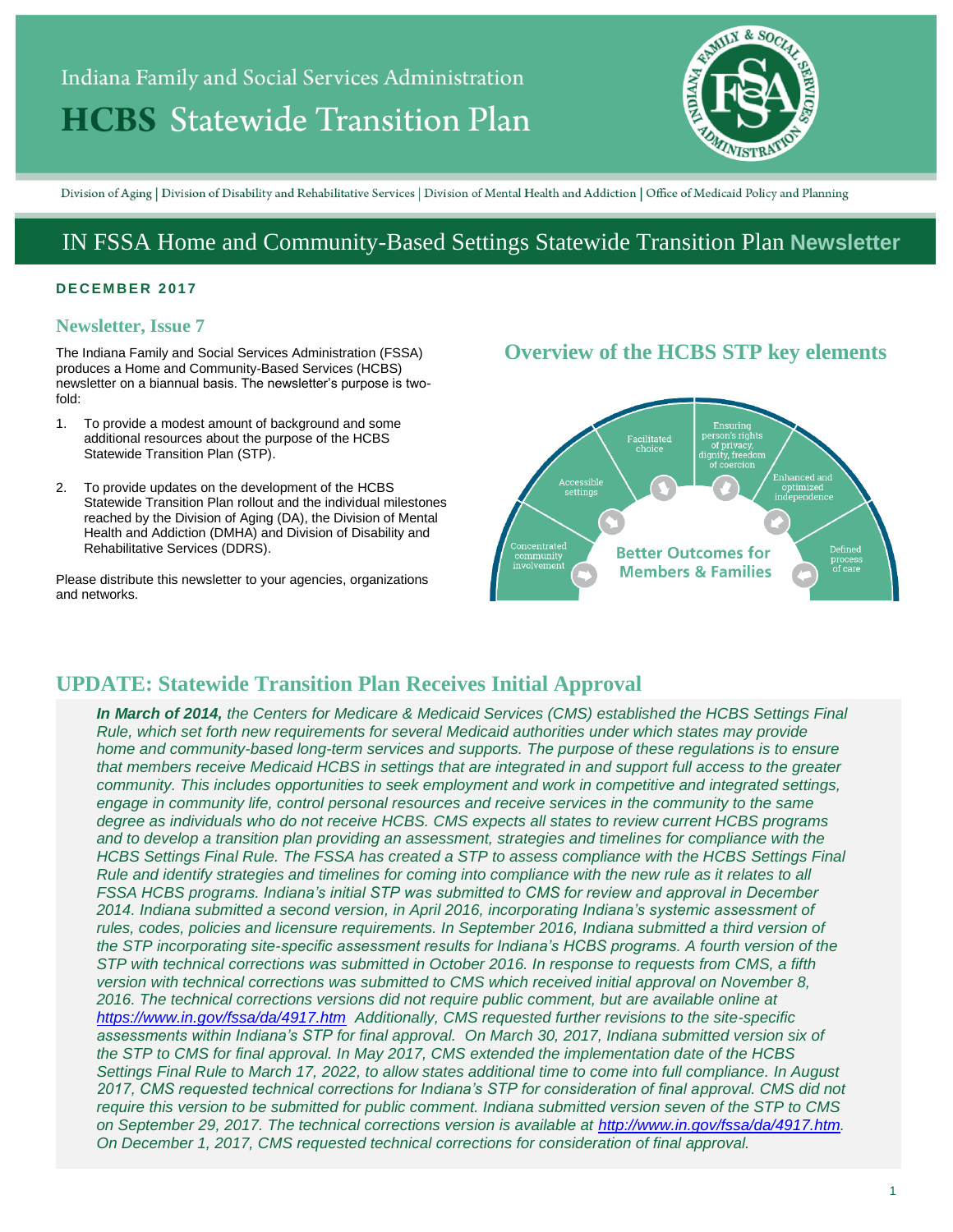# **FSSA Division Updates** *Division of Aging (DA)*



Most assisted living and adult day service providers submitted their remediation plans to the Division of Aging (DA) by June of 2017. Since then CMS has issued an extension of the required compliance date from 2019 to 2022. These additional three years give states more time to complete changes to rules and waiver language. The additional time also allows greater opportunity to transition participants from settings that cannot or do not wish to remediate. That is good news for participants, providers, and the state.

Additionally states are having ongoing conversations with CMS now to clarify how heightened scrutiny will work for those providers that are "presumed institutional". CMS appears to be committed to work with the states to provide additional flexibility in implementation of the rule, particularly in the area of heightened scrutiny.

DA staff have been reviewing all the plans submitted last spring and a couple of challenges have become obvious. As acknowledged previously, there was some inconsistency in the surveys that were done in spring 2016

for a variety of reasons. And that has caused the team to slow down reviews in order to validate information where possible, to avoid creating additional confusion. Also, the remediation plan template has proven to be confusing for providers and difficult to read and because of this the DA is developing a more user friendly template. When responses are sent back to providers, their plans will have been moved to the new template. Providers may also find that the DA asks some additional questions in the plan response to ensure good survey information is being used.

DA hopes to begin sending back remediation plans to providers during December 2017. Meanwhile, providers are encouraged to continue working on their remediation plans and moving towards compliance. However, since CMS has provided additional time and since the review of remediation plans has taken longer than anticipated, all plan completion dates can automatically be extended to December 31, 2018. Plans will be returned to all assisted living and adult day services providers. If corrections or changes are needed, providers will have 30 days to resubmit their plans. This includes presumed institutional providers. Any questions or concerns may be emailed to DA.HCBSsettingsrule@fssa.in.gov. Individual technical assistance calls can also be scheduled as necessary.

# *Division of Mental Health and Addiction (DMHA)*

## **DMHA-Adult's Ongoing Outreach and Training for HCBS Providers**



The DMHA Adult 1915(i) State Evaluation Team (SET) continues to assist providers of home and community-based services with implementation of the HCBS Statewide Transition Plan. As CMHC providers open new provider owned, controlled, and/or operated (POCO) residential and non-residential settings, DMHA will review the assessment paperwork and make compliance determinations. In October 2017, DMHA presented an HCBS webinar to the Indiana Council of Community Mental Health Centers (ICCMHC) that provided continuing education on, as well as the status of, the implementation of the HCBS Final Settings Rule. DMHA also provided an update regarding smoking restrictions within provider owned, controlled, and/or operated settings: A lease may be used to restrict tobacco use within the building. However, the provider must still provide a designated area on the property for clients to smoke.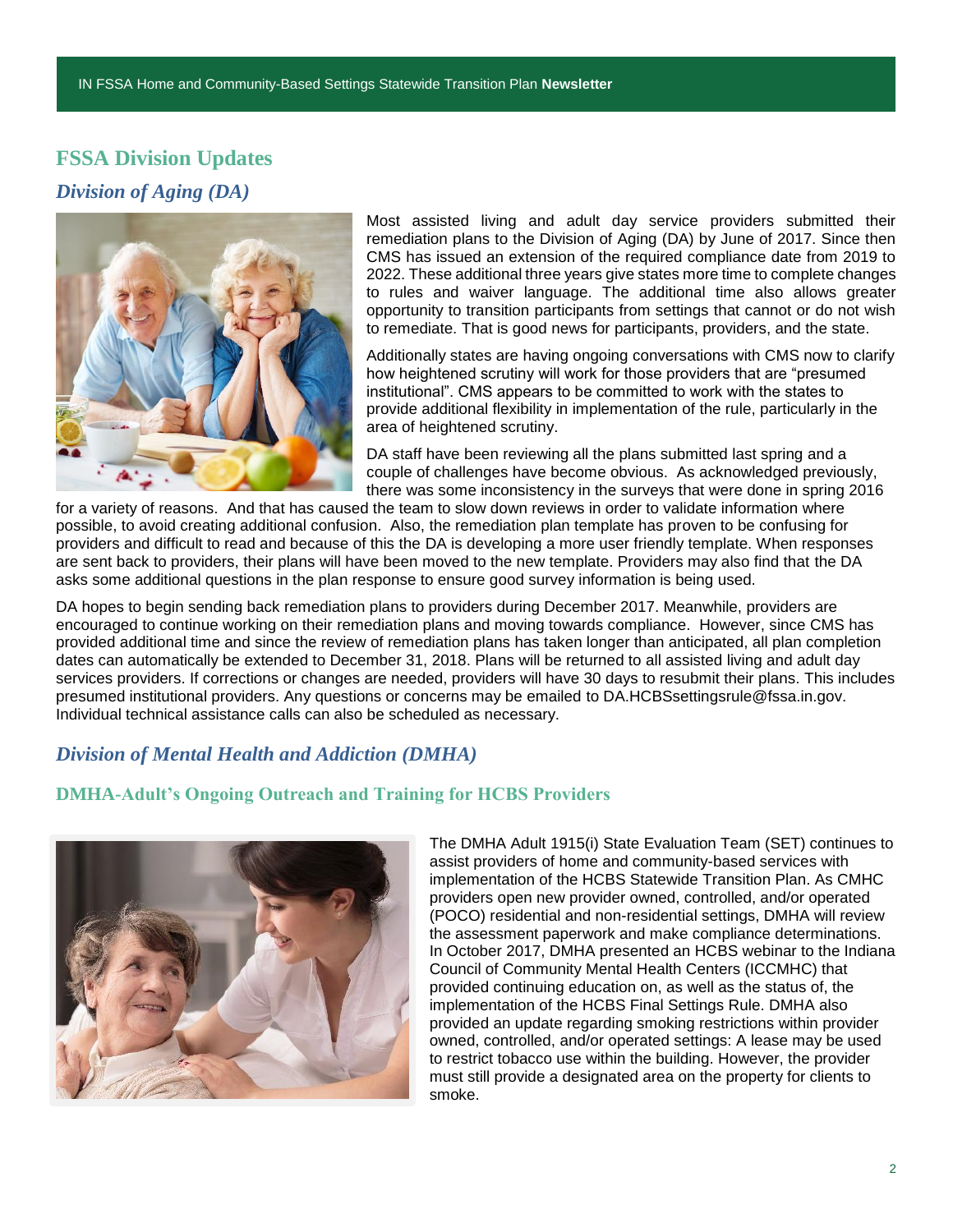## POCO settings

As of November 2017, 21 of the 25 CMHCs are fully compliant for their POCO residential settings. Out of the 189 POCO residential settings that have been identified and assessed by DMHA-approved CMHCs, 141 are fully compliant with the HCBS Final Settings Rule. DMHA has completed the on-site specific assessments for CMHC POCO residential settings. Seventeen CMHC POCO residential and non-residential settings are designated as presumed institutional. Heightened scrutiny evidence packets will be submitted to CMS for further review to support the setting does not have institutional qualities and is fully integrated into the community.

#### Non-POCO residential settings

In August 2017, DMHA received feedback from CMS to reevaluate how the term non-POCO residential settings is defined and based on their feedback, DMHA has updated the term and definition. A non-POCO setting is now divided into non-POCO and non-CMHC POCO settings. Non-CMHC POCO settings are under the authority of the Division of Aging (DA) and/or Division of Disability and Rehabilitative Services (DDRS), and assessment and compliance determinations are made by DA and/or DDRS. For settings that are neither a CMHC POCO nor a non-CMHC POCO, these settings are defined as non-POCO settings. The local CMHC works with the setting operating authority (SOA) to assess the setting for HCBS compliance and address any non-compliant findings in order for the setting to come into compliance with the HCBS Final Settings Rule. DMHA makes the final compliance determinations for non-POCO residential settings.

#### On-going monitoring

For State Fiscal Year 2018, DMHA began the on-going monitoring process for POCO residential and non-residential settings that required remediation of physical changes to the setting in order to be deemed fully compliant. The on-going monitoring process consists of site visits to ensure ongoing compliance as described in the approved Setting Action Plans. Most of these site visits will occur in conjunction with regularly scheduled Adult 1915(i) Quality Assurance visits.

Please continue to contact the DMHA Adult 1915(i) State Evaluation Team at [dmhaadulthcbs@fssa.in.gov](mailto:dmhaadulthcbs@fssa.in.gov) for all matters related to compliance with the CMS HCBS Settings Final Rule requirements.

# *Division of Disability and Rehabilitative Services (DDRS)*

#### **Site-Specific Assessments**

DDRS has completed the assessment phase of non-residential settings as outlined in the STP. All Non-Residential Day Service sites completed an online self-assessment in October. The self-assessment was designed to identify areas where a day service site is HCBS compliant as well as to identify any gaps that would require modifications to become complaint. Waiver participants were not required to participate in the nonresidential self-assessment.

In preparation for the assessment, DDRS hosted a webinar presented to all day service providers the second week of August. The recorded webinar can be located at [FSSA](http://www.in.gov/fssa/4993.htmhttp:/www.in.gov/fssa/4993.htm)  [Webinars](http://www.in.gov/fssa/4993.htmhttp:/www.in.gov/fssa/4993.htm) titled *Non-Residential Self-Assessment HCBS Statewide Transition Plan*. There is also a Q&A, F.A.Q and resource document posted on the [Home and Community](http://www.in.gov/fssa/4917.htm)  [Based Services Final Rule Statewide Transition Plan](http://www.in.gov/fssa/4917.htm) to supplement the webinar. A tutorial describing how to complete the non-residential self-assessment as well as a PDF version of the assessment have also been posted. In addition, two



technical assistance webinars were conducted in September to assist providers in completion of the survey.

Since completion of the assessment, the results were analyzed. The Division then completed validation activities for these settings. Validation efforts for the non-residential settings were initiated in 2017 and completed at the end of September 2017. DDRS will soon be participating in a taskforce that was authorized under House Bill 1102. This bill establishes a group of stakeholders to convene and develop a plan to submit to the Indiana legislature by November of 2018 outlining the needs and supports Indiana has prioritized to effectively administer home and community based